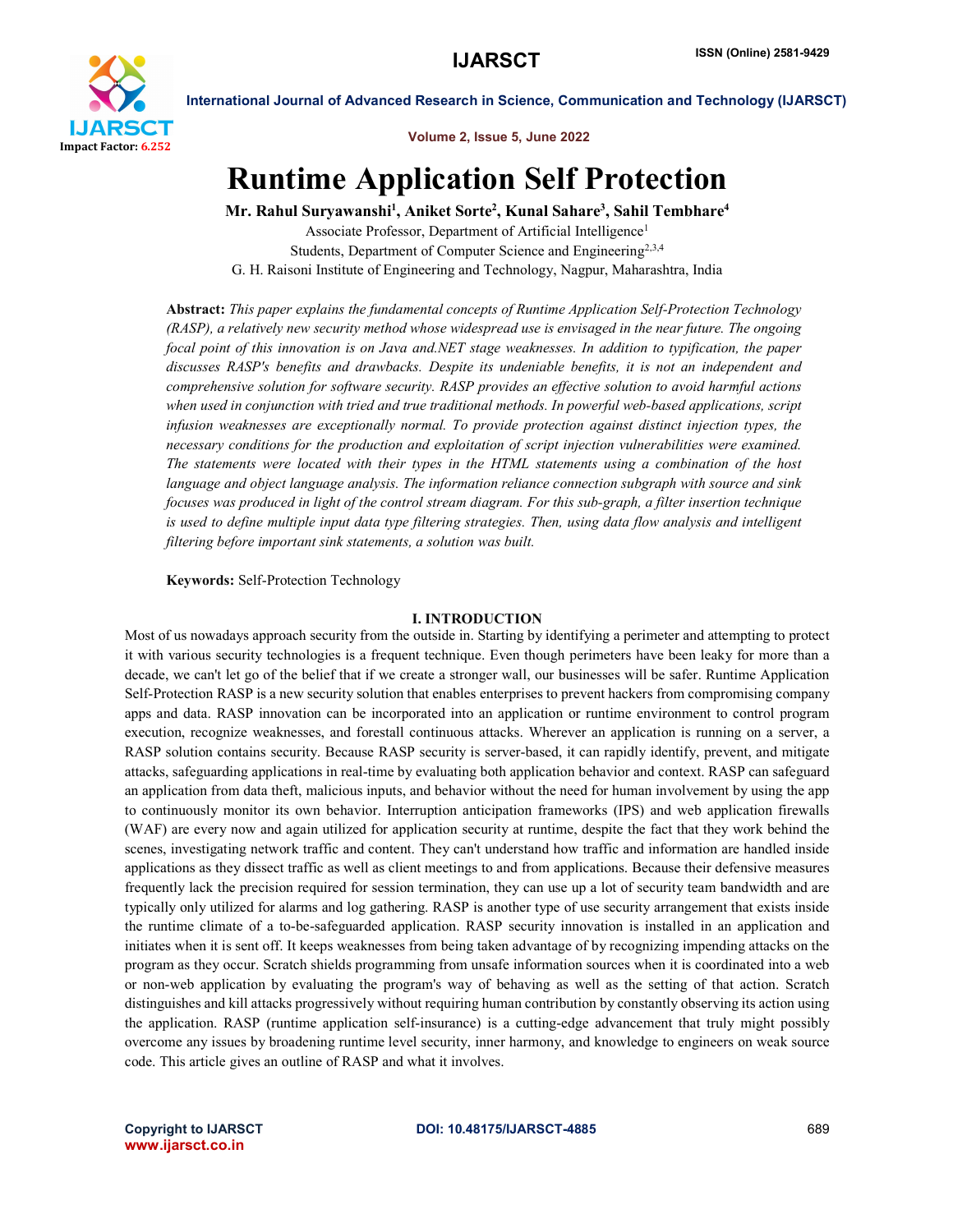

Volume 2, Issue 5, June 2022

### II. RELATED WORK

This segment talks about a portion of the different types of RASP applications in other research findings. Conventional Web Application architecture mostly consists of security mechanisms such as hardware/software level WAFs or IDS etc. But these tools can't 100% prevent the app from web attacks, so the use of whitelists and the context of the application logic is important to the security architecture of the application.[1] Because of the fact that RASP knows with greater confidence about the context of the type of vulnerability including the type of attacks and Lex Patterns for attack payloads, it makes RASP the most effective mechanism for preventing the web application vulnerabilities.<sup>[2]</sup> The detectors of the vulnerability are actually inserted in the actual key junction of the function, and within the application stack, application stacks such as Java Spring Boot, Node.js, and Ruby on Rails. RASP innovation's actual guarantee is inclusion. You have undeniably additional background info about the thing the application is doing inside the application, which accommodates security against a wide scope of attacks with practically little mix exertion. RASP gives tight incorporation right down to the OS and data set layer<sup>[3]</sup>. Blocking mode and Learning mode are the two types of mode that the RASP technology works on, in blocking mode, RASP blocks the payloads which look like an attack payload, and in learning mode, it is basically run on the honey pots, in which RASP finds out pretty much all the security dangers comes in the application.<sup>[4]</sup> OWASP Project monitors all the web application weaknesses which are taken advantage of the most on the planet, vulnerabilities such as SQL'i, XSS, LFI, etc. RASP can be implemented for all these types of vulnerabilities<sup>[5]</sup>. RASP's capacity to totally dispense with bogus up-sides is alluded to as Precision Application Protection. The RASP takes a gander at the info string boundary in GET/POST/PUT demands and chooses if the information is a potential order infusion assault. It then, at that point, follows the contribution to the "sink" and finds that the sink is a SQL execute order, which can never prompt an effective order infusion weakness. Not at all like in that frame of mind of a WAF (Web Application Firewall)<sup>[6]</sup>. Other self-subordinate attributes, like self-administration and self-streamlining, are emphatically connected with self-security. On the opposite side, self-designing, self-streamlining, self-administration, or other selfarranging frameworks depend on self-insurance abilities to safeguard framework uprightness during dynamic changes. RASP advances can accomplish this since they run at the application level, enabling them to recognize the two. This capacity to precisely distinguish client and application information is basic for recognizing defiled code, which contains an unsafe rationale while keeping away from bogus up-sides.

## III. METHODOLOGY

RASP is constantly included in the main program, which aids in the detection and blocking of threat vectors. RASP arrangement is frictionless, with no code sending and combination, and little effect on the application's general presentation. The RASP layer sits close by the principal application, checking all approaching traffic to the application's server and APIs. If any threat vectors are recognized, runtime security measures will be triggered, protecting the application from further assault right away. All requests entering the system are correctly validated by the RASP, which sits between the application and the server, without slowing it down. When an ostensibly dangerous call is made, RASP intervenes and stops it—for example, by canceling a suspected user session or denying a request to run a certain application. When combined with safe software development methods and other application security tools, this added layer of security at the application layer can dramatically increase an organization's overall application security. RASP can also provide the security team with timely and accurate notifications about harmful behaviors occurring in the application environment in real-time, considering fast reaction in case of an assault. Since RASP doesn't expect changes to the application code, it no affects the plan of the program, allowing the company to continue developing and refining it as needed. This is especially useful if a company intends to keep apps in its environment for a long time. A RASP can provide crucial real-time insight into genuine risks that an organization confronts when used in conjunction with a WAF, which excels at spotting patterns of suspicious activity emanating from several sources, such as in a botnet attack. While WAF can provide you with one perspective, you'll need more information about what's going on to get the full picture.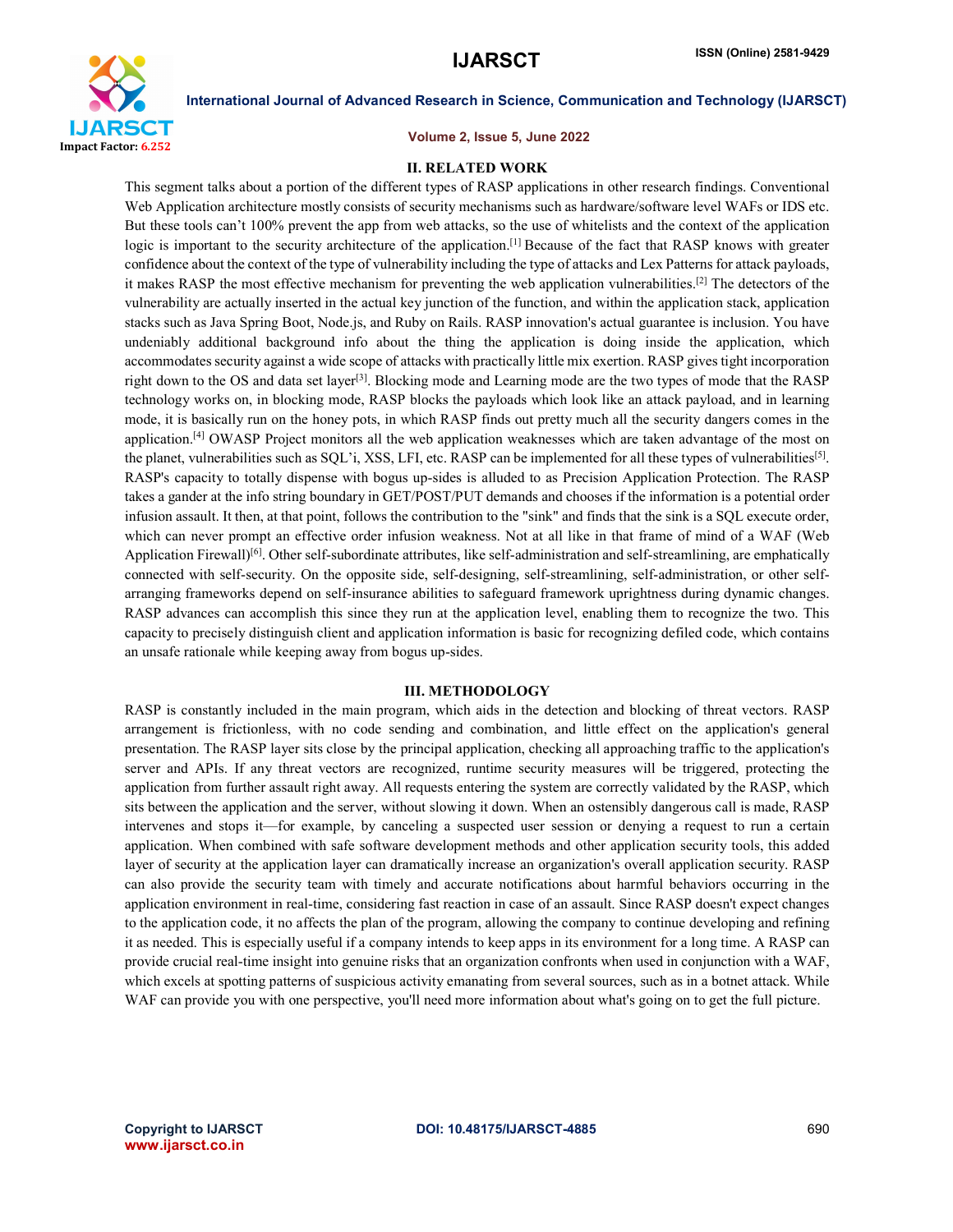



### Volume 2, Issue 5, June 2022

RASP for the most part comes in the accompanying modes and can be conveyed in any of them in light of necessities elaborated below.

- The off mode: There is no observing or hindering of solicitations or brings in this mode. RASP does not cause any issues with any of the calls.
- The monitoring mode: The RASP monitors the program for threats and generates alerts and reports in this mode, but it does not block any requests or calls.
- The block mode: RASP blocks any unauthorized calls or requests to the program in this mode.
- The block at perimeter mode: This mode acts similarly to WAF, with the exception that WAF has pre-defined rules. Set the principles for how the Runtime Application Self-Protection will manage assaults. Any attempt or call that does not follow the same set of rules as the RASP will be denied and blocked.

### IV. CONCLUSION AND FUTURE WORK

Application Security gives insight into web application assaults and vulnerabilities as well as direct runtime reactions to ensure the application protects itself from within. You get a whole new perspective on security when you can quickly install and identify runtime risks, avoid zero-day assaults, and stop threat actors. Furthermore, it enables security teams to smoothly integrate application security into the build pipeline without having to deal with significant security pauses or delivery time trade-offs. To build a successful DevSecOps culture, Application Security aids collaboration between development and security teams.

# **REFERENCES**

- [1]. Čisar, Petar and Sanja Maravić Čisar. [Online] "The framework of runtime application self-protection technology." 9 February 2017. IEEEXplore. 12 November 2021.
- [2]. Fry, Alexander. [Online] "Runtime Application Self-Protection (RASP), Investigation of the Effectiveness of a RASP Solution in Protecting Known Vulnerable Target Applications." 30 April 2019.
- [3]. Lane, Adrian. "Understanding and Selecting RASP 2019: New Paper." 19 November 2019. Securosis. 20 October 2021.
- [4]. Rapid7. [Online] "Runtime Application Self-Protection (RASP)." n.d.
- [5]. Stock, Andrew van der, et al. [Online]"Top 10 Web Application Security Risks." n.d.

www.ijarsct.co.in

Copyright to IJARSCT DOI: 10.48175/IJARSCT-4885 691